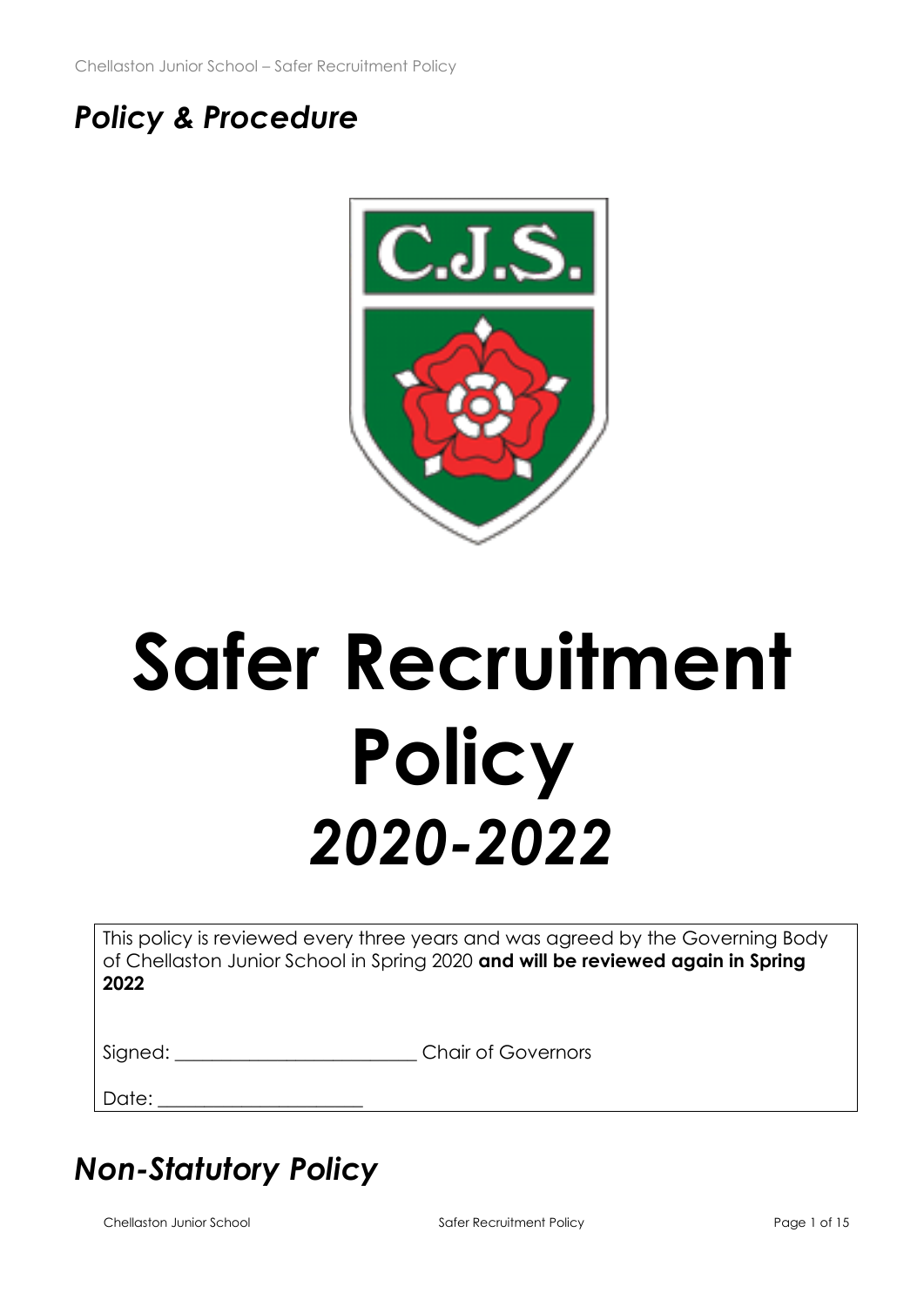#### *Chellaston Junior School*

#### *Safer Recruitment Policy*

#### **Contents**

- 1. Policy Statement
- 2. Roles and Responsibilities
- 3. The Procedure
- 3.1 Advertising
- 3.2 Applications
- 3.3 References
- 3.4 Self-Declaration of Convictions by Job Applicants
- 3.5 Interviews
- 3.6 Employment Offer
- 3.7 Probation Period

4. Proof of Identity and Right to Work in the UK & Verification of Qualifications and/or Professional Status

- 5. Commencement of Employment Prior to DBS Check Being Received
- 6. Record Retention/Data Protection
- 7. Personal File Records
- 8. Single Central Record of Recruitment Vetting Checks
- Appendix 1 Regulated Activity
- Appendix 2 Types of DBS Checks
- Appendix 3 Safer Recruitment Checklist
- Appendix 4 PEAK MAT Recrutiment Authorisation Form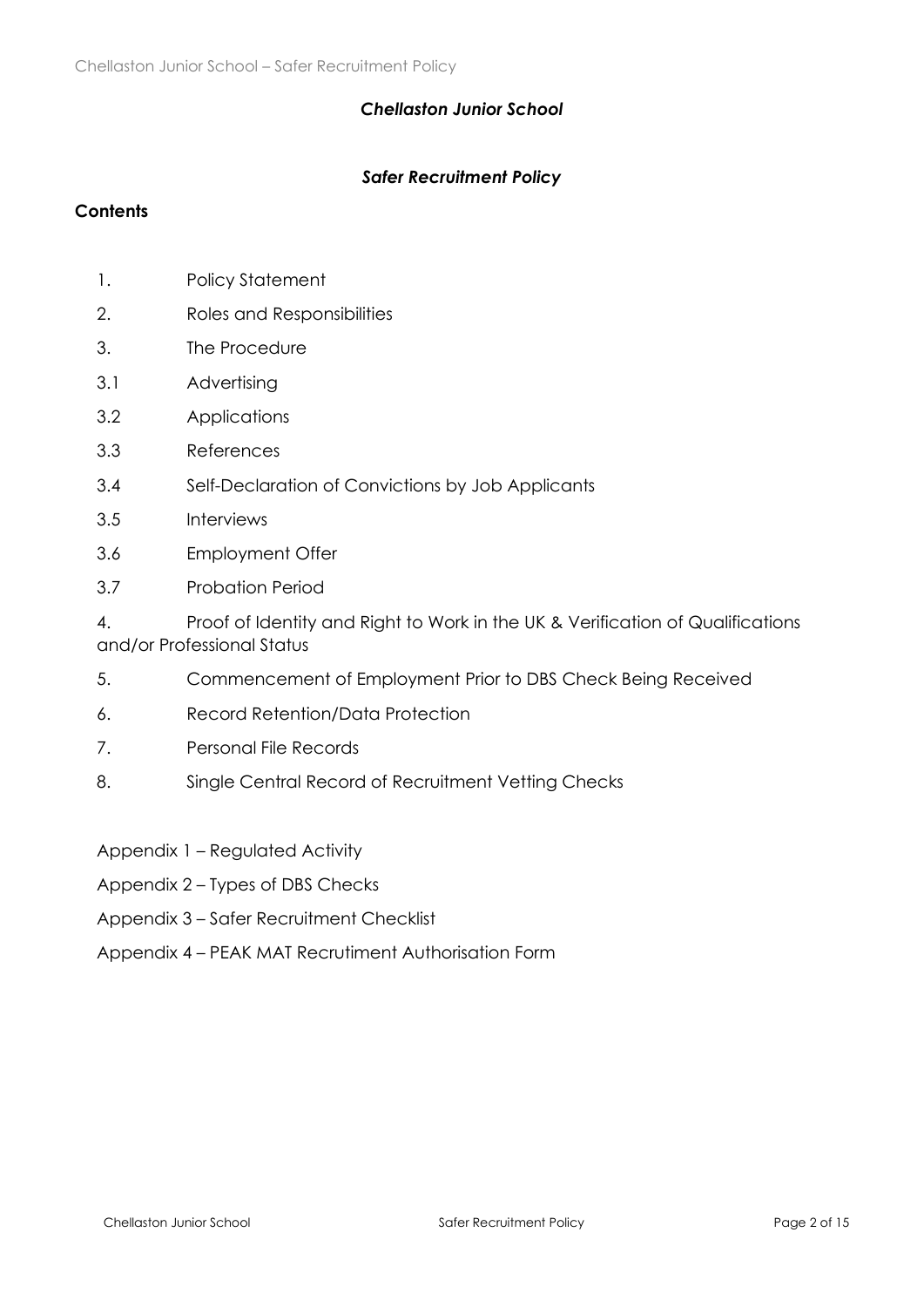# **1. Policy Statement**

- 1.1 The safe recruitment of staff in Chellaston Junior School is the first step to safeguarding and promoting the welfare of the children in our care. CJS is committed to safeguarding and promoting the welfare of children and young people and expects all staff and volunteers to share this commitment.
- 1.2 It is recognised that this can only be achieved through sound procedures, good interagency co-operation and the recruitment and retention of competent, motivated employees who are suited to, and fulfilled in the roles they undertake. It is also understood that sound recruitment procedures help deter, reject or identify people who might abuse children.
- 1.3 Chellaston Junior School recognises the value of, and seeks to achieve a diverse workforce which includes people from different backgrounds with different skills and abilities. We are committed to ensuring that the recruitment and selection of all who work within the school is conducted in a manner that is systematic, efficient, effective and promotes equality of opportunity.
- 1.4 The school will uphold its obligations under law and national collective agreements to not discriminate against applicants for employment and honour the Protected Characteristics as defined by the Equality Act 2010.
- 1.5 All posts within the school are exempt from the Rehabilitation of Offenders Act 1974 and therefore all applicants will be required to declare spent and unspent convictions, cautions and bind-overs, including those regarded as spent and have an Enhanced Criminal Records Disclosure.
- 1.6 The school is committed to ensuring people who have been convicted are treated fairly and given every opportunity to establish their suitability for positions. Having a criminal record will not necessarily be a bar to obtaining a position.
- 1.7 Chellaston Junior School will:
- o ensure that at least two members of staff involved in the recruitment process have received safer recruitment training and successfully completed the safe recruitment training assessment.
- o Work towards every appointment panel to include one member who has received safer recruitment training.
- o Implement robust recruitment procedures and checks for appointing staff and volunteers to ensure that reasonable steps are taken not to appoint a person who is unsuitable to work with children, or who is disqualified from working with children, or does not have the suitable skills and experience for the intended role.
- o Keep and maintain a single central record of recruitment and vetting checks in line with DfE requirements.
- o Ensure that the terms of any contract with a contractor or agency requires them to adopt and implement measures described in this procedure. The Head teacher will monitor the compliance with these measures.
- o Require staff who are convicted or cautioned for any offence during their employment with the school to notify the school, in writing of the offence and the penalty.
- o Notify PEAK MAT of any members of staff who are convicted or cautioned for any offence during their employment with the school.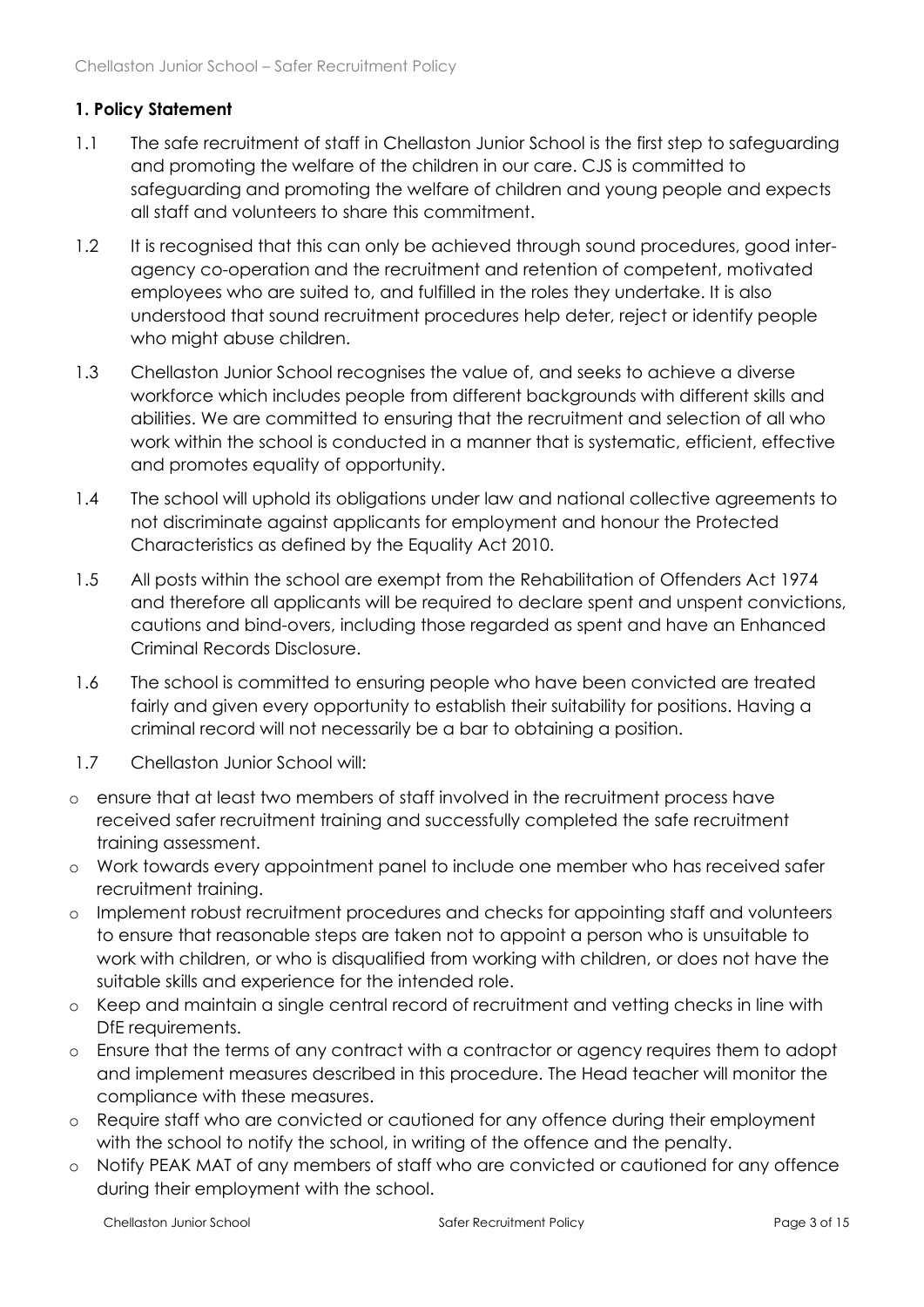- 1.8 The following pre-employment checks will be undertaken:
	- Receipt of at least two satisfactory references, one of which will be from the former or most recent employer
	- Verification of the candidate's identity in line with the requirements of The Immigration, Asylum and Nationality Act 2006
	- A Barred List Check
	- A prohibition from teaching check
	- A satisfactory DBS clearance
	- Verification of the candidate's medical fitness
	- Verification of qualifications
	- Verification of professional registration as required by law for teachers

#### **2. Roles and Responsibilities**

- 2.1 It is the responsibility of PEAK MAT to:
	- Ensure the school has effective policies and procedures in place for the recruitment of all staff and volunteers in accordance with DfE guidance and legal requirements
	- Monitor the school's compliance with them
- 2.2 It is the responsibility of the Head teacher and other managers involved in recruitment (such as the Zone Manager) to:
	- Ensure that the school operates safe recruitment procedures and makes sure all appropriate checks are carried out on all staff and volunteers who work at the school
	- To monitor contractors' and agencies' compliance with this document
	- Promote welfare of children and young people at every stage of the procedure
- 2.3 It is the responsibility of all potential and existing workers, including volunteers to comply with this document.
- 2.4 It is the responsibility of all contractors and agencies to comply with safe recruitment pre-employment checks.
- 2.5 It is the responsibility of school administrative team to deal with the administration of a central disclosure system for the school

#### **The Procedure** (see specifically **Safer Recruitment Checklist** in **Appendix 3**)

#### **3.1 Advertising**

- 3.1.1 Prior to advertising a role in the school, the Head teacher will complete the PEAK MAT Recruitment Authorisation Form (Appendix 4)
- 3.1.2 Chellaston Junior School will ensure equality of opportunity; in that the school will advertise all vacant posts to encourage as wide a field of candidates as possible, normally this will entail an external advertisement. However, where there is a reasonable expectation that there are sufficient qualified internal candidates or where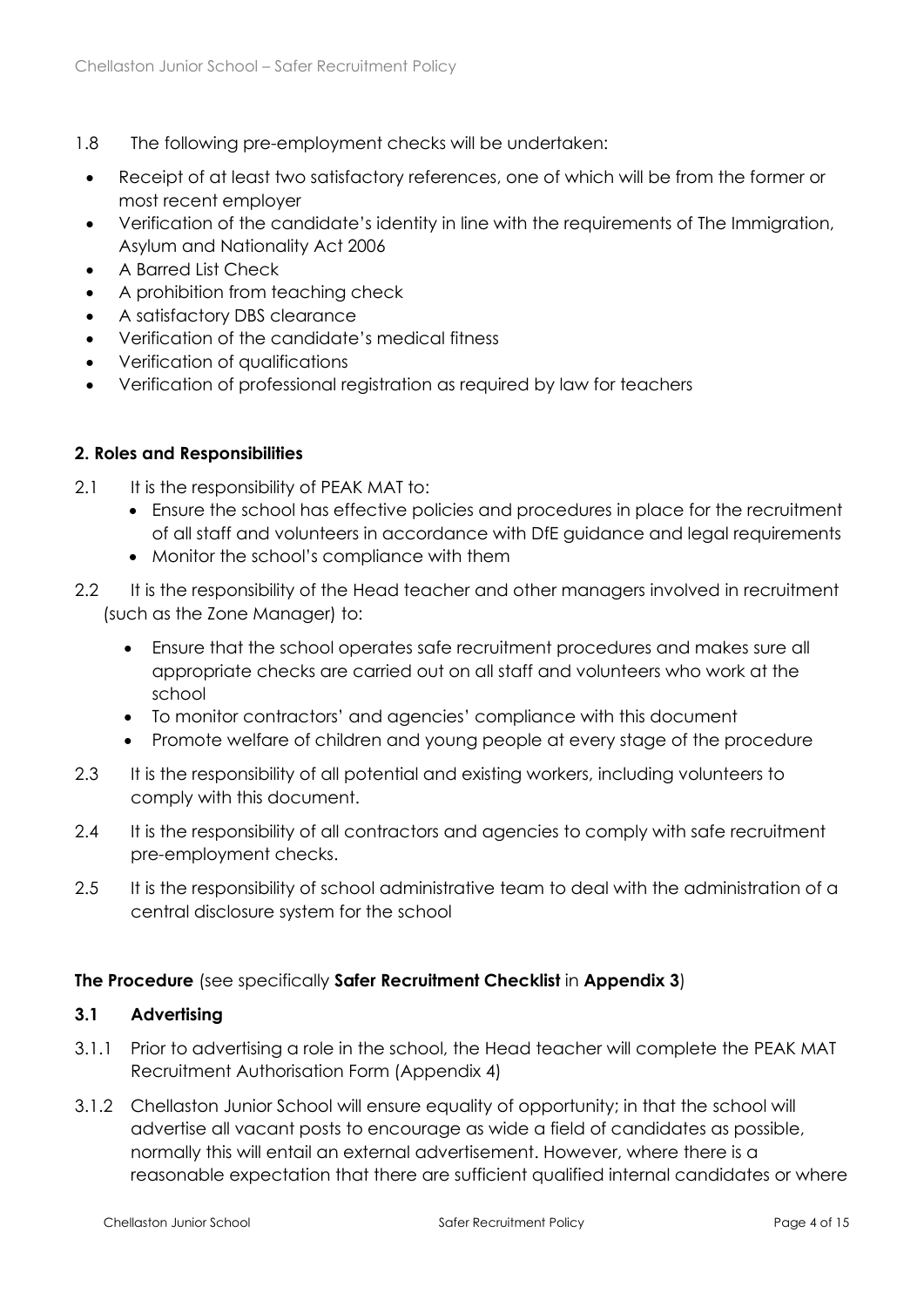staff are at risk of redundancy, an internal advertisement may be considered appropriate.

#### **3.2 Applications**

- 3.2.1 The form Standard Application forms are used by all schools in PEAK MAT. CVs will only be accepted as additional evidence with a completed application form. CJS requires candidates to account for any gaps or discrepancies in employment history on its application form. Where an applicant is shortlisted, these gaps will be discussed at interview.
- 3.2.2 Applicants should be aware that providing false information is an offence and could result in the application being rejected or summary dismissal if the applicant has been selected and possible referral to the police and other professional regulatory bodies (e.g. General Teaching Council)

#### **3.3 References**

- 3.3.1 References for shortlisted candidates will be sent for immediately after shortlisting. The only exception to this is where candidates have indicated on their application forms that they do not wish their current employer to be contacted. In such cases, this reference will be taken up immediately after interview and prior to any offer of employment being made. References will be sought prior to interview wherever possible.
- 3.3.2 References must be in writing and be specific to the job for which the candidate has applied - open references or testimonials are not acceptable. The school will not accept references from relatives or people writing solely in the capacity as a friend. Only references from a trusted authoritative source will be acceptable.
- 3.3.3 Reference requests will specifically ask:
	- About the referee's relationship with the candidate
	- Whether the referee is completely satisfied that the candidate is suitable to work with children and, if not, for specific details of the concerns and the reasons why the referee believes that the person might be unsuitable.
- 3.3.4 Referees will also be asked to confirm details of:
	- The applicant's current post, salary and attendance record
	- Performance history and conduct
	- Any disciplinary procedures in which the sanction is current
	- Any disciplinary procedures involving issues related to the safety and welfare of children, including any in which the sanction has expired and the outcome of those
	- Details of any substantiated allegations or concerns that have been raised that relate to the safety and welfare of children or behaviour towards children and the outcome of these concerns
- 3.3.5 Cases in which an allegation was proven to be false, unsubstantiated or malicious should not be included in employer references. A history of repeated concerns of allegations which have all been found to be false, unsubstantiated or malicious should not be included in any reference.

#### **3.4. Self-Declaration of Convictions by Job Applicants**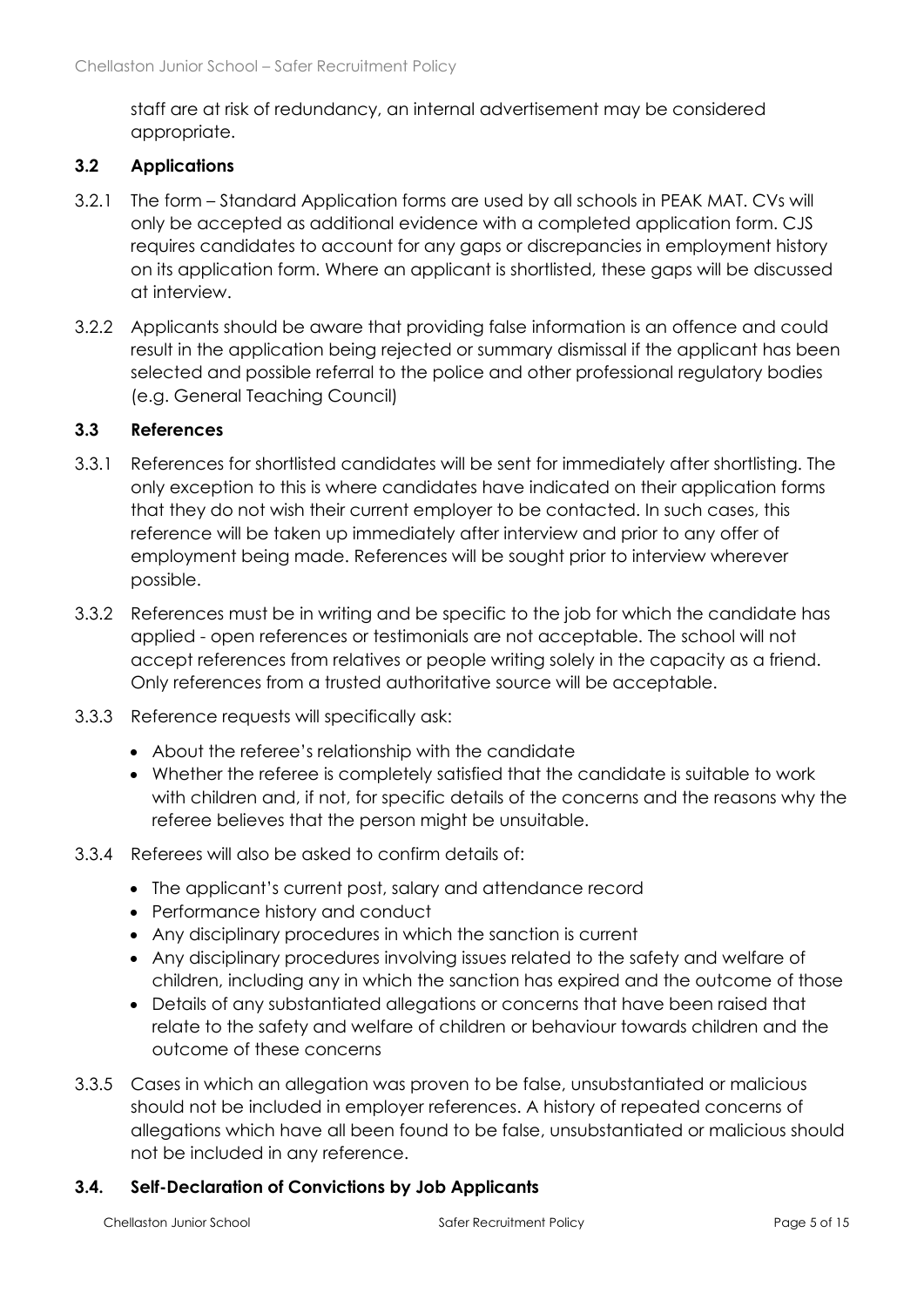3.4.1 Chellaston Junior School's policy requires shortlisted applicants for all posts (including volunteers) to declare all criminal convictions whether "spent" or "unspent" and includes any cautions and pending prosecution. Such declarations will be made on an appropriate form and should be submitted in a sealed envelope, marked strictly private and confidential to the Head teacher, prior to the interview, who will then discuss it with PEAK MAT HR advisors. The Head teacher will also discuss relevant, positive declarations confidentially with the applicant at interview. The disclosure of convictions, cautions or pending cases will not necessarily prevent employment but will be considered in the same way as positive DBS disclosures.

# **3.5 Interviews**

- 3.5.1 The selection process will always include the following:
	- Face to face professional interview including a question related to safeguarding children (in line with Keeping Children Safe in Education legislation)
	- A question relating to confidentiality

# **3.6 Pre-Employment Vetting**

- 3.6.1 The school will act reasonably in making decisions about the suitability of the prospective employee, based on checks and evidence including: criminal records checks (DBS checks), barred list checks and prohibition checks together with references and interview information.
- 3.6.2 The level of DBS certificate required, and whether a prohibition check is required, will depend on the role and duties of an applicant to work in the school, as outlined below.
- 3.6.3 For most appointments, an enhanced DBS certificate, which includes barred list information, will be required as the majority of staff will be engaging in regulated activity. In summary, a person will be considered to be engaging in regulated activity if as a result of their work they:
	- Will be responsible, on a regular basis in the school, for teaching, training, instructing, caring for or supervising children; or
	- Will carry out paid, or unsupervised unpaid work regularly in the school where that work provides an opportunity for contact with children; or
	- Engage in intimate or personal care or overnight activity even if this happens only once
	- For all other staff who have an opportunity for regular contact with children who are not engaging in regulated activity (see appendix 1 for more information regarding 'regulated activity'), an enhanced DBS certificate, which does not include a barred list check, will be appropriate. This would include contractors that would have the opportunity for contact with children and who work under a temporary or occasional contract.
	- In the school, a supervised volunteer who regularly teaches or looks after children is not in regulated activity
	- In addition to obtaining the DBS certificate described, anyone who is appointed to carry out teaching work will require an additional check to ensure they are not prohibited from teaching.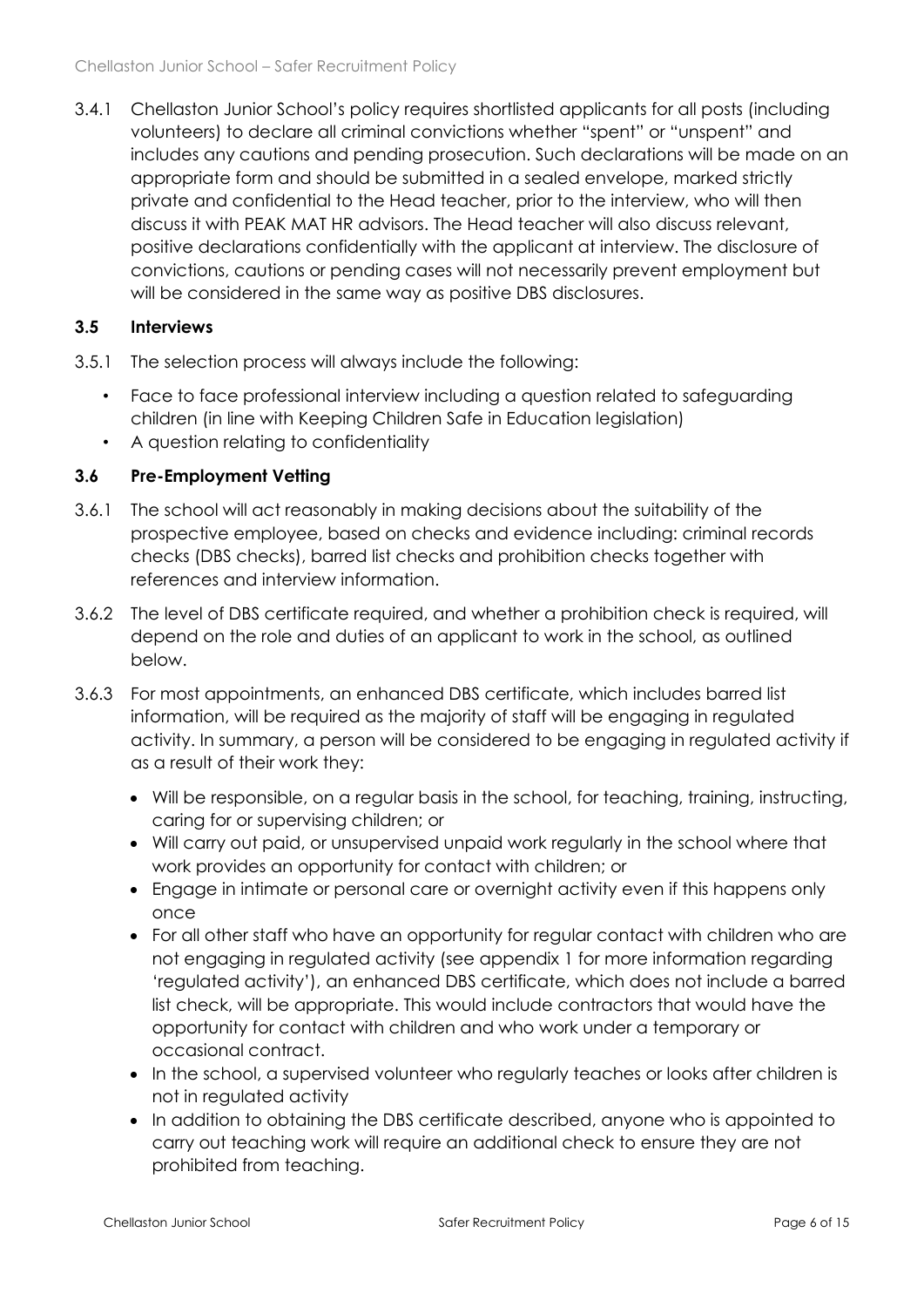# 3.7 **Employment Offer**

3.7.1 It may be possible to negotiate a provisional start date with the preferred candidate, however, with the exception of DBS disclosures, the checks detailed above must all be completed BEFORE a person's appointment is confirmed. In the case of DBS disclosures, the certificate must be obtained before or as soon as practicable after appointment and a risk assessment carried out.

Once all pre-employment checks have been satisfactorily completed/received, an offer of employment will be made and the contract of employment issued. The contract will be issued (from PEAK MAT) as soon as possible but in all circumstances within 8 weeks of employment commencing.

#### 3.8 **Probation Periods**

3.8.1 Newly appointed teachers who are new to the employment of the governing body will be subject to the Chellaston Junior School probationary period.

# **4. Proof of Identity and Right to Work in the UK & Verification of Qualifications and/or Professional Status**

- 4.1 Shortlisted applicants for all posts will be required to provide proof of identity by producing documents on the day of interview in line with those set out in The Immigration, Asylum and Nationality Act 2006. Similar information is also required to undertake a Criminal Records Bureau check on the preferred candidate.
- 4.2 Short-listed candidates will also be required to provide proof of their qualifications and professional status by producing documentation on the day of interview. The school will verify that candidates have actually obtained any qualifications legally required or deemed essential for the job and claimed in their application, by asking to see the relevant certificate or a letter of confirmation from the awarding body/institution. If the original documents are not available, the school will require sight of a properly certified copy. Where candidates have obtained qualifications abroad, a certified comparability check will also be required.
- 4.3 Proof of identity and other documentation will be verified by Head teacher.

#### **5. Commencement of Employment Prior to DBS Check Being Received**

5.1 In unusual circumstances it is permitted to commence employment prior to receiving a DBS check. However, a Barred List check and risk assessment must be completed. In such circumstances, staff must not have unsupervised access to children.

#### **6. Record Retention/Data Protection**

6.1 See CJS Retention Policy.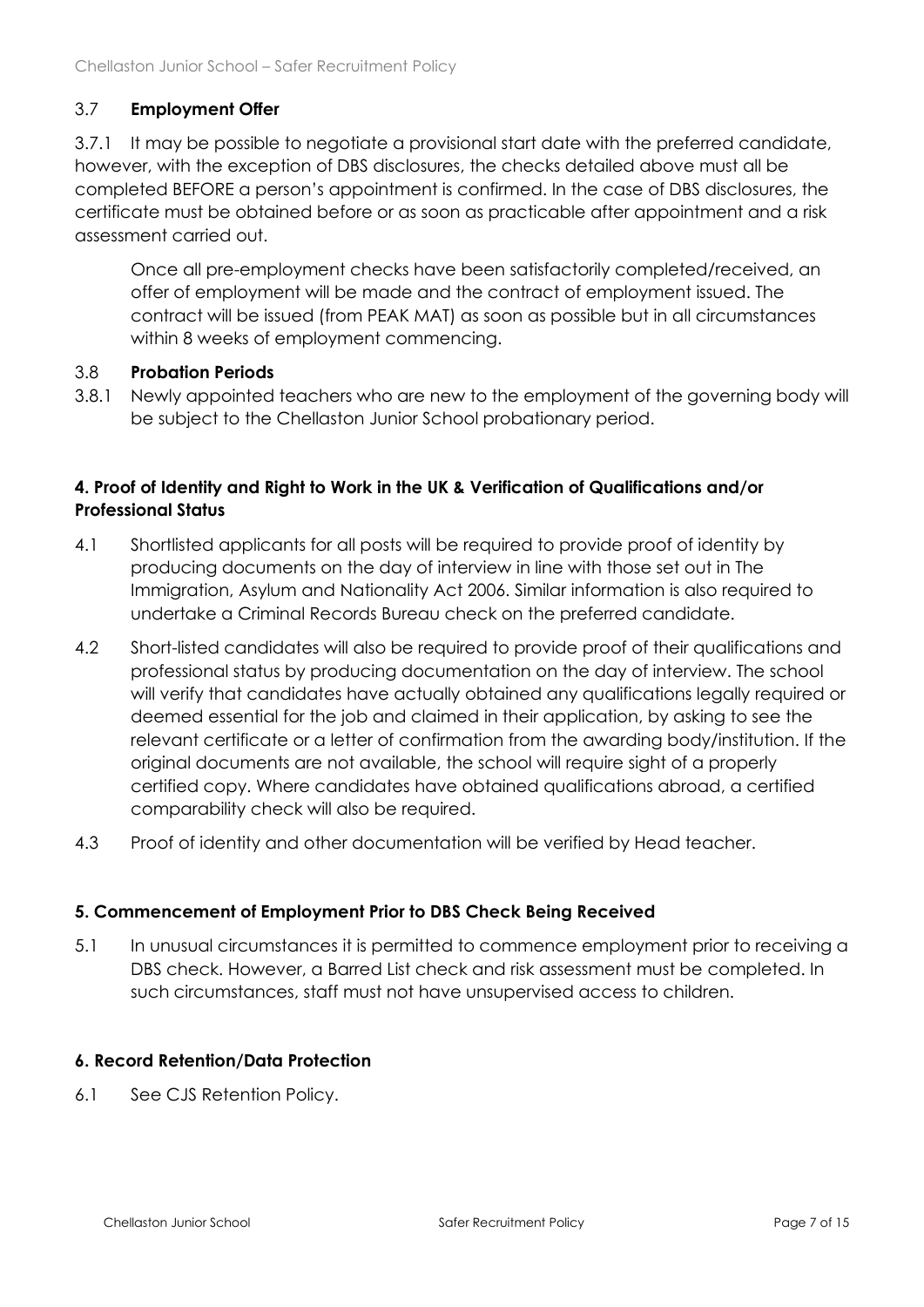# **7. Personal File Records**

7.1 The school will retain the following information which will make up part of the personal file, for the successful candidate:

- Application form
- References
- Disclosure of convictions form
- Proof of identification
- Proof of academic qualifications
- Proof of reaistration with General Teaching Council (for teaching staff)
- Certificate of Good Conduct (where applicable)
- Evidence of medical clearance from Occupational Health (where applicable)
- Evidence of the DBS clearance (i.e.: the DBS certificate reference number, NOT the actual DBS form or certificate)
- All written evidence of the interview process
- A copy of the completed Safer Recruitment Checklist

# **8. Single Central Record of Recruitment Vetting Checks**

8.1 In line with DfE requirements, the school will keep and maintain a single central record of recruitment and vetting checks. The central list will record all staff who are employed at the school, including casual staff, supply agency staff whether employed directly or through an agency, volunteers, governors who also work as volunteers, and those who provide additional teaching or instruction for pupils but who are not staff members, e.g.: specialist sports coach or Hot House Music staff.

#### 8.2 The central record will indicate whether or not the following have been completed:

- Identity checks
- Barred List checks
- An enhanced DBS check/certificate
- A Prohibition from teaching check
- Further checks on people living or working outside the UK
- A check of professional qualifications
- A check to establish the person's right to work in the UK

#### *See Appendix 2 for further information on the different types of DBS checks*

8.3 It shall also indicate who undertook the check and the date on which the check was completed or the relevant certificate obtained.

8.4 In order to record supply staff provided through an agency on the record, the school will require written confirmation from the supply agency that is has satisfactorily completed the checks described above and the date these checks were carried out. The school does not need to carry out checks itself except where there is information contained within the disclosure. However, identity checks must be carried out by the school to check the person arriving is the person the agency intends to refer to them.

8.5 The school does not have to keep copies of DBS certificates in order to fulfil the duty of maintaining the single central record. A copy of other documents used to verify the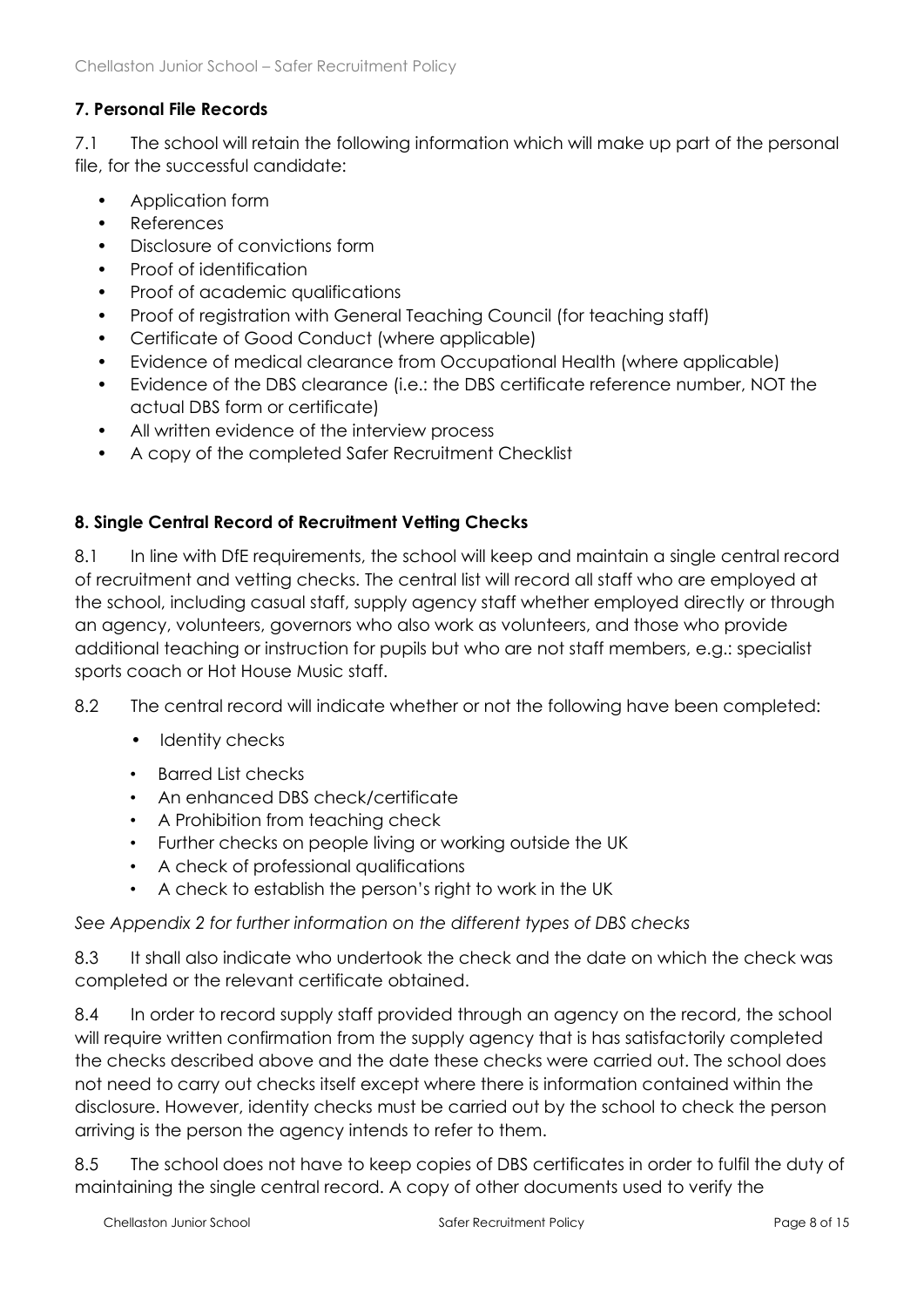successful candidate's identity, right to work and required qualifications should be kept for the personnel file.

8.6 PEAK MAT has a specific safeguarding related Whistleblowing Policy which has been disseminated to all staff and volunteers.

8.7 Chellaston Junior School promotes a culture of vigilance where all concerns are listened to and taken seriously.

8.8 The school will follow DfE and Derby Safeguarding Children Board allegations procedures and refer any allegation for initial consultation with the Local Authority Designated Officer (see also the Safeguarding Policy).

#### *Equality Statement*

At Chellaston Junior School, we actively seek to encourage equity and equality through our teaching. As such, we seek to advance the equality of opportunity between people who share any of the following characteristic:

- gender;
- ethnicity;
- disability;
- religion or belief;
- sexual orientation;
- gender reassignment;
- pregnancy or maternity.

The use of stereotypes under any of the above headings will always be challenged.

- Appendix 1 Regulated Activity
- Appendix 2 Types of DBS Checks
- Appendix 3 Safer Recruitment Checklist
- Appendix 4 PEAK MAT Recrutiment Authorisation Form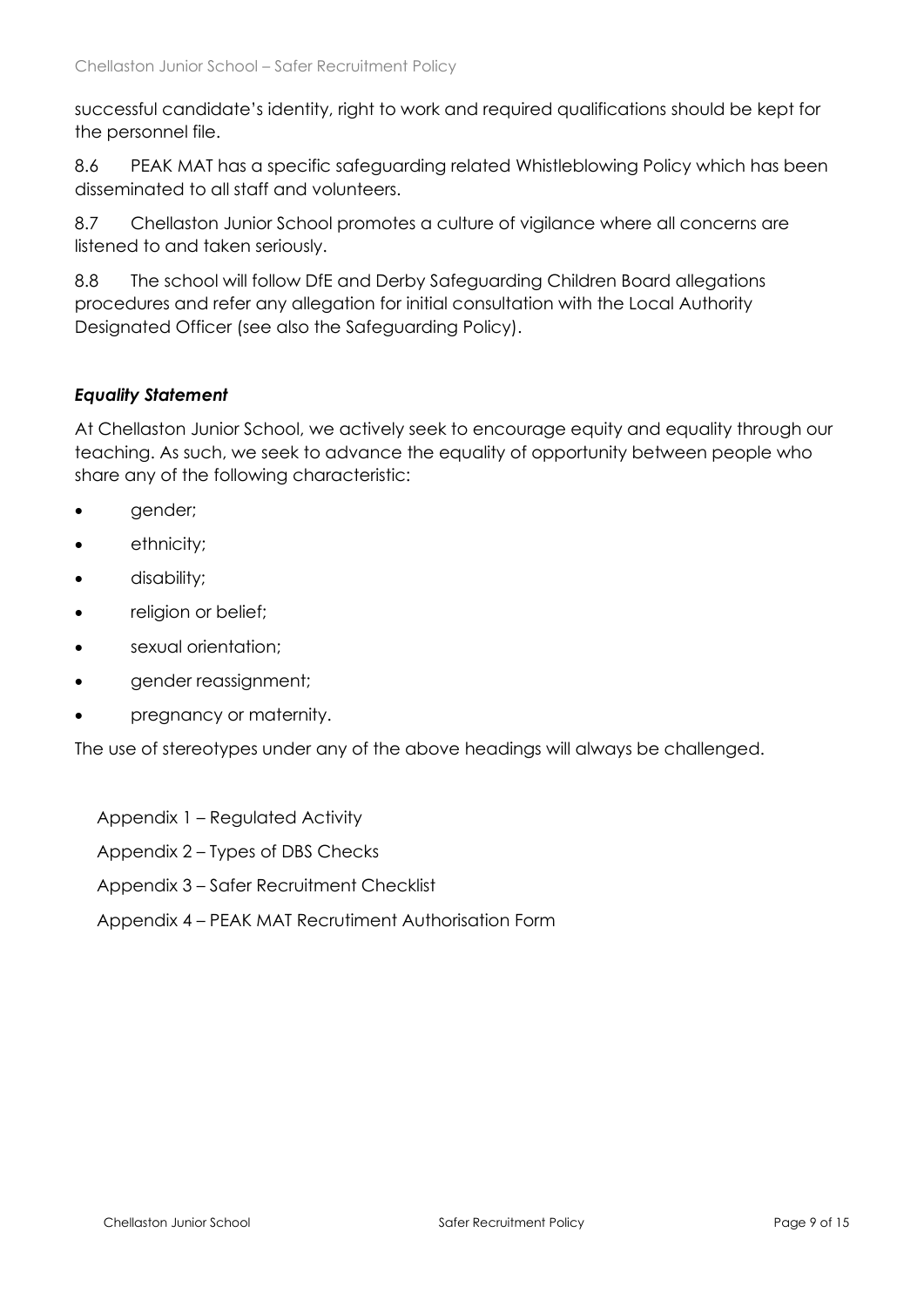# **Appendix 1 – Regulated Activity**

The full legal definition of regulated activity is set out in Schedule 4 of the Safeguarding Vulnerable Groups Act 2006 as amended by the Protection of Freedoms Act 2012. HM Government have produced a factual note on *Regulated Activity in relation to Children: scope.*

#### **Regulated activity includes:**

a) teaching, training, instructing, caring for (see (c) below) or supervising children if the person is unsupervised, or providing advice or guidance on well-being, or driving a vehicle only for children,

b) Work for a limited range of establishments (known as 'specified places', which include schools and colleges), with the opportunity for contact with children, but not including work done by supervised volunteers;

Work under (a) or (b) is regulated activity only if done regularly. Some activities are always regulated activities, regardless of their frequency or whether they are supervised or not. This includes:

c) Relevant personal care or health care provided by or provided under the supervision of a health care professional:

• personal care includes helping a child, for reasons of age, illness or disability, with eating or drinking, or in connection with toileting, washing, bathing and dressing;36

• Health care means care for children provided by, or under the direction or supervision of, a regulated health care professional.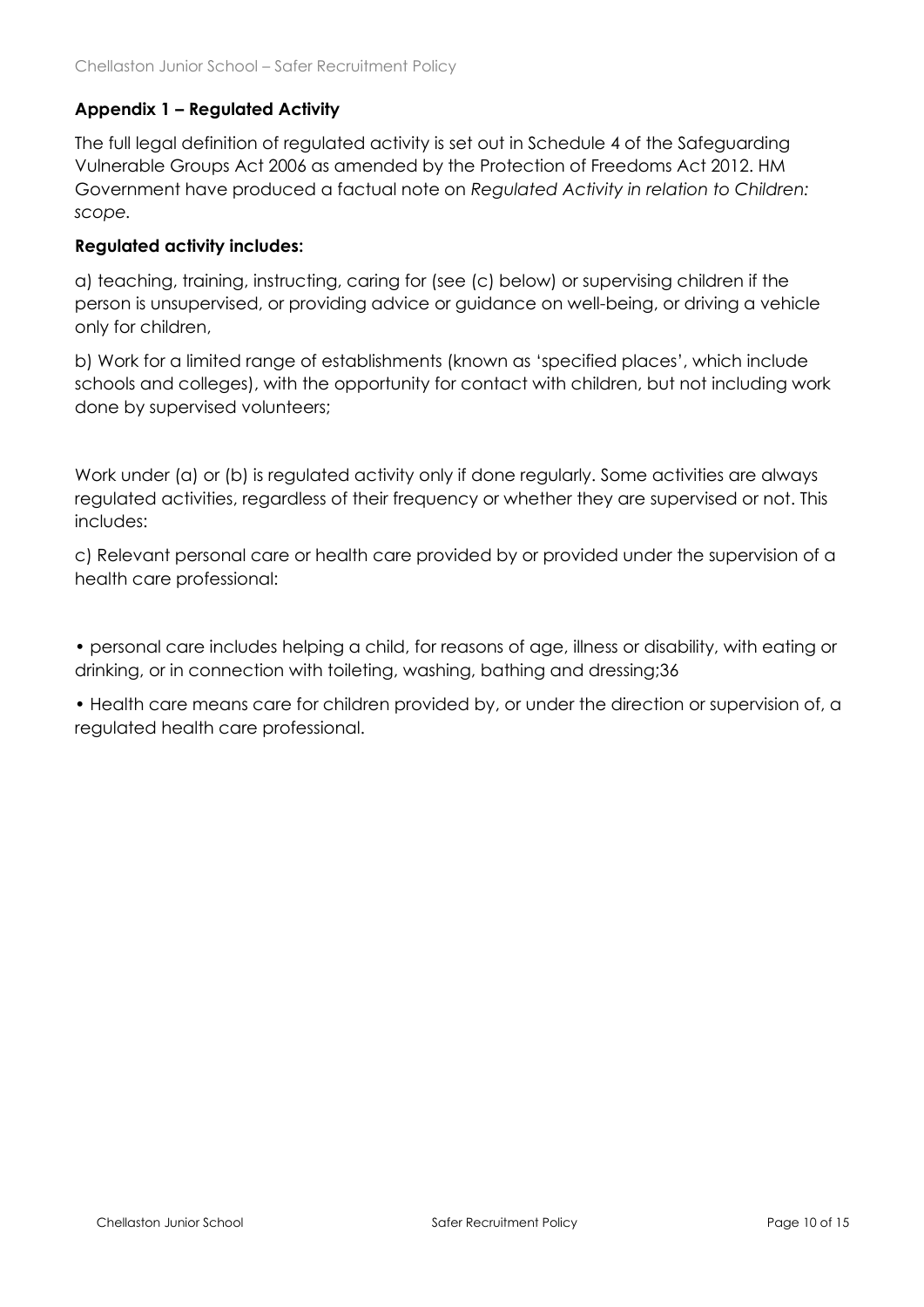# **Appendix 2 - Types of DBS Checks**

Disclosure and Barring Service (DBS) Checks

The DBS is responsible for administering three types of checks:

- **Standard:** a check of the Police National Computer (PNC) records of convictions, cautions, reprimands and warnings;
- **Enhanced**: a check of the PNC records as above, plus other information held by the police that is considered relevant by the police; and
- **Enhanced, which will automatically include barred list information**: for people working in regulated activity with children. This adds checks of the DBS Children's Barred List to the enhanced check.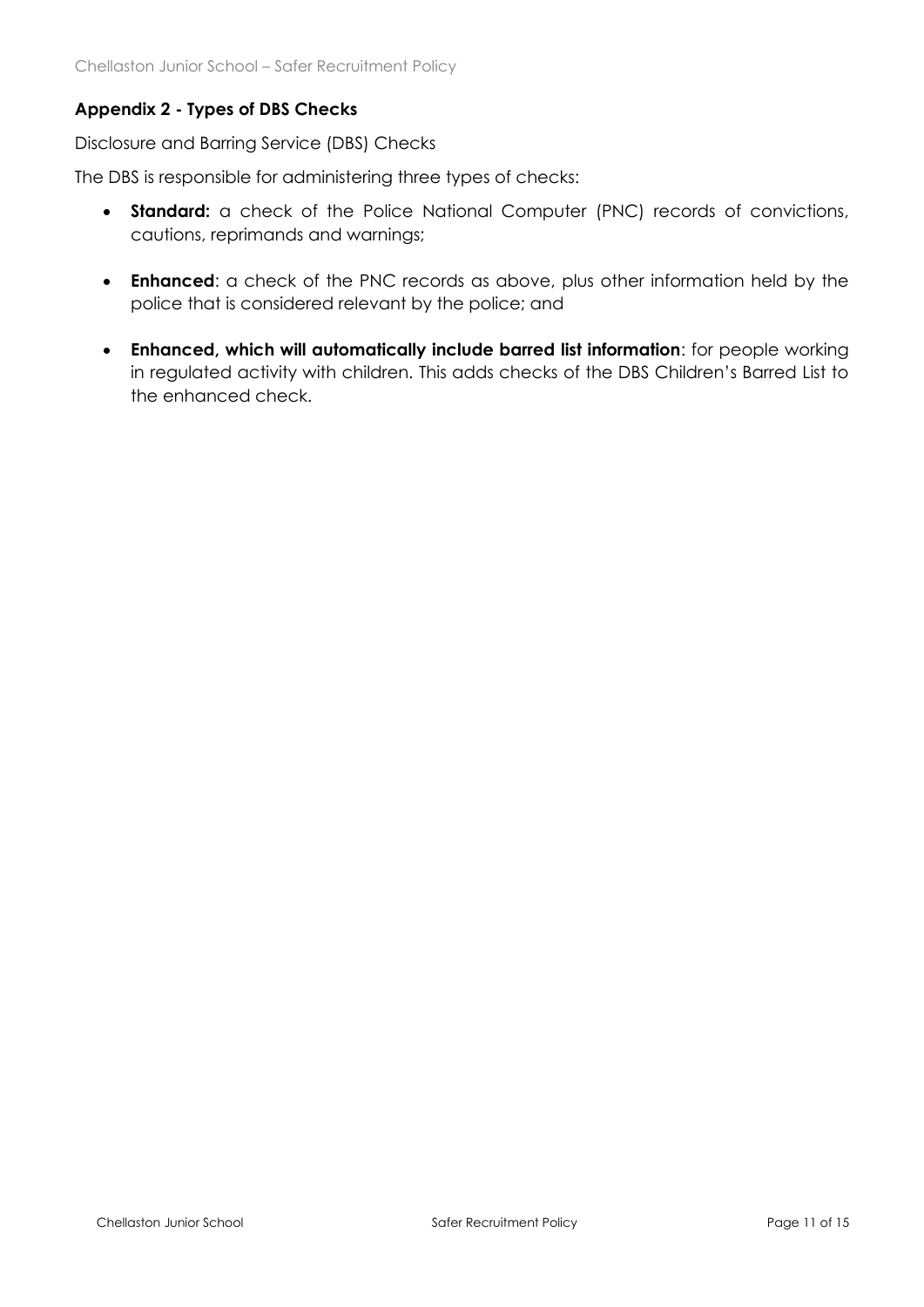# Appendix 3 - Chellaston Junior School **Safer Recruitment Checklist**

Date\_\_\_\_\_\_\_\_\_\_\_\_\_ Position\_\_\_\_\_\_\_\_\_\_\_\_\_\_\_\_\_\_ Name of Candidate\_\_\_\_\_\_\_\_\_\_\_\_\_\_\_\_\_\_

|                                   |             | <b>Pre-Interview</b>                      |                                | Identifying recruitment need - complete PEAK MAT Recruitment form; await confirmation from KG; proceed with                                                                                             | <b>Initials</b> | Date           |
|-----------------------------------|-------------|-------------------------------------------|--------------------------------|---------------------------------------------------------------------------------------------------------------------------------------------------------------------------------------------------------|-----------------|----------------|
|                                   |             |                                           |                                | recruitment process in line with what has been agreed.                                                                                                                                                  |                 |                |
|                                   |             |                                           |                                | Planning - timetable decide; Job Spec and Description; Person Spec. Application form seeks all relevant                                                                                                 |                 |                |
|                                   |             |                                           |                                | information and includes relevant statements about references etc.                                                                                                                                      |                 |                |
|                                   |             |                                           |                                | Vacancy Advertised (where appropriate) Advert includes reference to safeguarding policy, that is, statement of                                                                                          |                 |                |
|                                   |             |                                           |                                | commitment to safeguarding and promoting the welfare of children and need for successful applicants to be DBS                                                                                           |                 |                |
|                                   |             |                                           |                                | checked. Vacancy is advertised MAT-wide on each school's website, on Social Media sites and on TES/Indeed.                                                                                              |                 |                |
|                                   |             |                                           |                                | Applications on receipt scrutinised; any discrepancies, anomalies, gaps in employment explored to consider if                                                                                           |                 |                |
|                                   |             |                                           |                                | candidate should be shortlisted                                                                                                                                                                         |                 |                |
|                                   |             |                                           |                                | <b>Candidate Shortlisted?</b>                                                                                                                                                                           | Yes             | <b>No</b>      |
|                                   |             | <b>Shortlisted Candidates</b>             |                                |                                                                                                                                                                                                         | Initials        | Date           |
|                                   |             |                                           |                                | References - seeking; sort directly from referee of shortlisted candidates; ask recommended, specific questions;                                                                                        |                 |                |
|                                   |             |                                           |                                | include statement about liability for accuracy.                                                                                                                                                         |                 |                |
|                                   |             |                                           |                                | TWO References Received checked against information on application; scrutinised; and discrepancy/issue of                                                                                               |                 |                |
|                                   |             |                                           |                                | concern noted to take up with referee and/or applicant (at interview if possible)                                                                                                                       |                 |                |
|                                   |             |                                           |                                | Invitation to interview includes all relevant information and instructions                                                                                                                              |                 |                |
|                                   |             |                                           |                                | Interview arrangements - at least two interviewers; panel members have authority to appoint; have met and                                                                                               |                 |                |
|                                   |             |                                           |                                | agreed issues and questions/assessment criteria/standards                                                                                                                                               |                 |                |
|                                   |             |                                           |                                | Interview - explores applicant's suitability for work with children as well as the post (questions to include                                                                                           |                 |                |
|                                   |             |                                           |                                | confidentiality and safeguarding)                                                                                                                                                                       |                 |                |
|                                   |             |                                           |                                | Note - identity and qualifications of successful applicant verified on day of interview by scrutiny of appropriate<br>original documents; copies of documents taken and placed on file.                 |                 |                |
|                                   |             |                                           |                                | Qualifications if not verified on the day of the interview (photocopies to be kept on file)                                                                                                             |                 |                |
|                                   |             |                                           |                                | Qualified Teacher Status (QTS) - for teaching posts in maintained schools; the teacher has obtained QTS. PGCE,                                                                                          |                 |                |
|                                   |             |                                           |                                | Cert Ed.                                                                                                                                                                                                |                 |                |
|                                   |             |                                           |                                | <b>Basic Skills Tests passed</b>                                                                                                                                                                        |                 |                |
|                                   |             |                                           |                                |                                                                                                                                                                                                         |                 | Which          |
|                                   |             | <b>Right to Work in the UK / Identify</b> |                                |                                                                                                                                                                                                         |                 | documentation? |
|                                   |             |                                           |                                | Right to Work Documentation provided (one from List A or List B - see appendix 1)                                                                                                                       |                 |                |
|                                   |             |                                           |                                | Other Identity (e.g. passport, driving licence)                                                                                                                                                         |                 |                |
|                                   |             |                                           |                                | <b>Other Identity</b> (e.g. passport, driving licence)                                                                                                                                                  |                 |                |
|                                   |             |                                           |                                | NB - If the person is already employed at the school - check personnel file                                                                                                                             | Yes             | <b>No</b>      |
|                                   |             |                                           |                                | Copies of the three documents taken?                                                                                                                                                                    |                 |                |
|                                   |             |                                           |                                | Is the photograph consistent with the appearance of the person?<br>Are addresses consistent?                                                                                                            |                 |                |
|                                   |             |                                           |                                | Are the dates of birth consistent across the documents?                                                                                                                                                 |                 |                |
|                                   |             |                                           |                                | Where names differ, have you attached further documents to explain why there are different names (e.g. marriage                                                                                         |                 |                |
|                                   |             |                                           |                                | certificate, divorce decree, deed poll)?                                                                                                                                                                |                 |                |
|                                   |             |                                           |                                | Are you satisfied that the documents are genuine (not tampered with, belong to the holder and they are allowed                                                                                          |                 |                |
|                                   |             |                                           |                                | to do the type of work you are offering)?                                                                                                                                                               |                 |                |
|                                   |             | <b>Conditional Offer Made</b>             |                                |                                                                                                                                                                                                         | Yes             | <b>No</b>      |
|                                   |             |                                           |                                | Conditional offer of appointment; pre-appointment checks; offer of appointment is made conditional to satisfactory                                                                                      |                 |                |
|                                   |             |                                           |                                | completion of the above and below pre-appointment checks and, for non-teaching posts, a probationary period                                                                                             |                 |                |
|                                   |             |                                           |                                | <b>DBS Application completed</b> (or the individual is registered with update service)                                                                                                                  |                 |                |
| <b>Disclosure Number</b>          | Date Issued | Certificate<br>seen (Y/N)                 | Information<br>disclosed (Y/N) | If Yes (information has been disclosed) attach a copy<br>of the Criminal Record Impact Assessment Form(s)                                                                                               |                 |                |
|                                   |             |                                           |                                |                                                                                                                                                                                                         |                 |                |
|                                   |             |                                           |                                | <b>DBS barred list</b> – check that the person is not prohibited from taking up the post                                                                                                                |                 |                |
|                                   |             |                                           |                                | Prohibition - for teaching posts; the teacher has not been included in the prohibition list or the interim prohibition list<br>Section 128 Direction Check (only for Leadership and Chair of Governors) |                 |                |
|                                   |             |                                           |                                | <b>Conditional Offer accepted?</b>                                                                                                                                                                      |                 |                |
|                                   |             |                                           |                                | Self-Disclosure - complete?                                                                                                                                                                             |                 |                |
| Self Disclosure - Any disclosures |             |                                           |                                |                                                                                                                                                                                                         |                 |                |
|                                   |             | <b>Appointed Candidates</b>               |                                |                                                                                                                                                                                                         | <b>Initials</b> | Date           |
|                                   |             |                                           |                                | Where appropriate, Occupational Health Pre-Employment online application completed                                                                                                                      |                 |                |
|                                   |             |                                           |                                | <b>Health - the candidate is medically fit</b>                                                                                                                                                          |                 |                |
|                                   |             |                                           |                                | Statutory Induction (for teachers who obtained QTS after 7th May 1999)                                                                                                                                  |                 |                |
|                                   |             |                                           |                                | Child Protection Training and other induction such as H&S, safe working practice / code of staff behaviour etc                                                                                          |                 |                |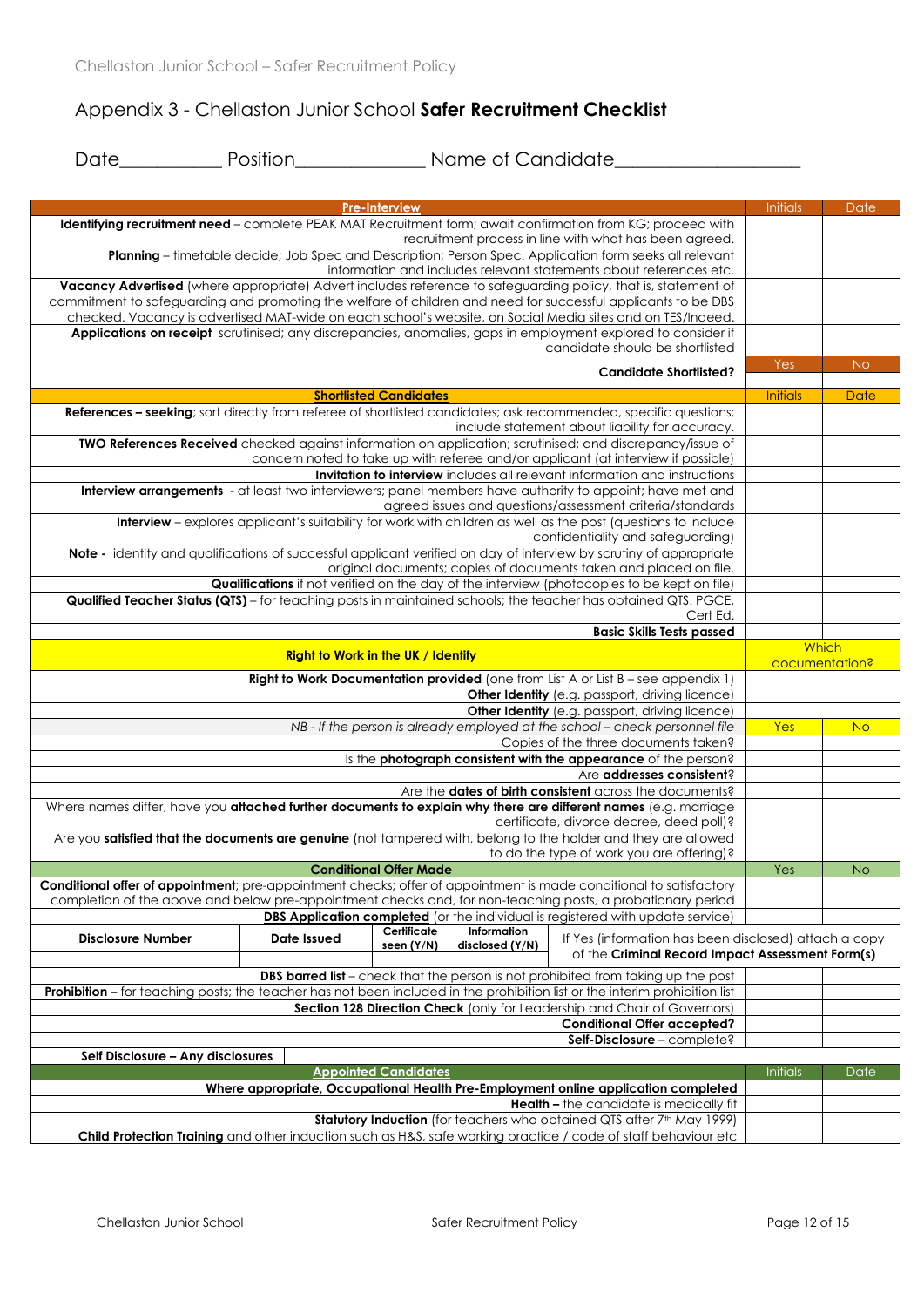# Appendix 4- RECRUITMENT/EXTENSION AUTHORISATION FORM



| School:                                                                                                                                                                                             |     |     | Department:                                                                                                                                |     |                  |                                        |                   |      |
|-----------------------------------------------------------------------------------------------------------------------------------------------------------------------------------------------------|-----|-----|--------------------------------------------------------------------------------------------------------------------------------------------|-----|------------------|----------------------------------------|-------------------|------|
| <b>Chellaston Junior School</b><br>$\overline{\bullet}$                                                                                                                                             |     |     | (e.g. Administration)                                                                                                                      |     |                  |                                        |                   |      |
| <b>Post Details</b>                                                                                                                                                                                 |     |     |                                                                                                                                            |     |                  |                                        |                   |      |
| Title of the post                                                                                                                                                                                   |     |     |                                                                                                                                            |     |                  |                                        |                   |      |
| Is the post already specified in the budget?                                                                                                                                                        |     |     |                                                                                                                                            |     |                  |                                        |                   |      |
| If yes, current/previous postholder (where<br>applicable)                                                                                                                                           |     |     |                                                                                                                                            |     |                  |                                        |                   |      |
| If yes, expiry date of current contract (where<br>applicable)                                                                                                                                       |     |     |                                                                                                                                            |     |                  |                                        |                   |      |
| Anticipated start date for the appointment:                                                                                                                                                         |     |     |                                                                                                                                            |     |                  |                                        |                   |      |
| Anticipated end date for the appointment: (for<br>fixed-term staff)                                                                                                                                 |     |     |                                                                                                                                            |     |                  |                                        |                   |      |
| Contract Type                                                                                                                                                                                       |     |     |                                                                                                                                            |     | $\Box$ Permanent |                                        | $\Box$ Fixed Term |      |
| Please confirm if you have considered<br>recruiting an Apprentice for this position.<br>For more details about apprenticeships please visit:<br>www.gov.uk/further-education-skills/apprenticeships |     |     | $\Box$ Yes - I would like to appoint an Apprentice<br>$\Box$ Yes - Role not suitable<br>□ Would consider with further details<br>$\Box$ No |     |                  |                                        |                   |      |
| Scale Point of Post                                                                                                                                                                                 |     |     |                                                                                                                                            |     |                  |                                        |                   |      |
| (Please note this may be subject to evaluation)                                                                                                                                                     |     |     |                                                                                                                                            |     |                  |                                        |                   |      |
| Tick all boxes that apply:                                                                                                                                                                          |     |     | $\square$ Full-time<br>$\Box$ Full-year<br>$\Box$ Part-time<br>$\Box$ Part-year                                                            |     |                  |                                        |                   |      |
| If part-time, number of hours worked per<br>week                                                                                                                                                    |     |     |                                                                                                                                            |     |                  |                                        |                   |      |
| If part year, number of working weeks per year                                                                                                                                                      |     |     |                                                                                                                                            |     |                  |                                        |                   |      |
| <b>Working Pattern:</b>                                                                                                                                                                             |     |     |                                                                                                                                            |     |                  |                                        |                   |      |
| Hours of Work                                                                                                                                                                                       | Mon | Tue |                                                                                                                                            | Wed | Thurs            | Fri                                    | Sat               | Sun  |
| (24hr clock)                                                                                                                                                                                        |     |     |                                                                                                                                            |     |                  |                                        |                   |      |
| Start:<br>Finish:                                                                                                                                                                                   |     |     |                                                                                                                                            |     |                  |                                        |                   |      |
|                                                                                                                                                                                                     |     |     |                                                                                                                                            |     |                  |                                        |                   | tick |
|                                                                                                                                                                                                     |     |     |                                                                                                                                            |     |                  | Recruit to an existing permanent post? |                   |      |
| If approved, what are you being authorised to<br>do?                                                                                                                                                |     |     | Recruit to a new permanent post?                                                                                                           |     |                  |                                        |                   |      |
|                                                                                                                                                                                                     |     |     | Recruit to an existing fixed term contract?                                                                                                |     |                  |                                        |                   |      |
|                                                                                                                                                                                                     |     |     | Recruit to a new fixed term contract?                                                                                                      |     |                  |                                        |                   |      |
|                                                                                                                                                                                                     |     |     | Extend a fixed term contract?                                                                                                              |     |                  |                                        |                   |      |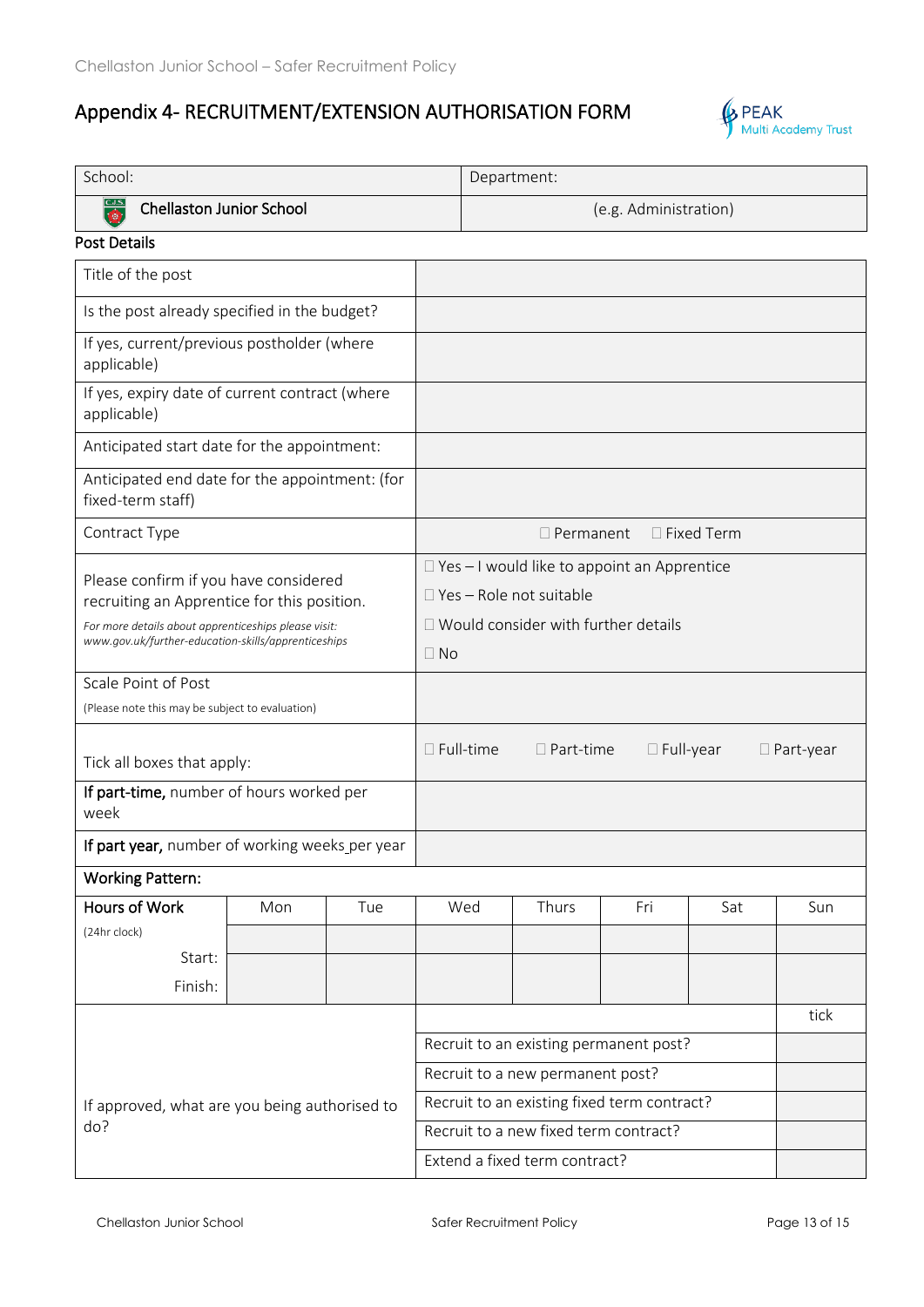| Reason for using fixed term contract | Cover for staff absence        |  |
|--------------------------------------|--------------------------------|--|
|                                      | Career development opportunity |  |
|                                      | Short Term/Need Funding        |  |

#### Funding Details

| If limited duration funds please specify: |  |
|-------------------------------------------|--|
| Funding body / Project:                   |  |
| Date funds effective from:                |  |
| Date funds effective to:                  |  |

# Disclosure and Barring Service (DBS)

| Is a standard Criminal Records Check<br>required for this postholder?                | Is an enhanced Criminal Records Check required<br>for this postholder? |  |
|--------------------------------------------------------------------------------------|------------------------------------------------------------------------|--|
| Does the role involve working with children<br>on a substantial, unsupervised basis? |                                                                        |  |

#### Post Consideration

| Please answer the following:                                                                                           |  |
|------------------------------------------------------------------------------------------------------------------------|--|
| Can advertising/recruitment be deferred?                                                                               |  |
| Is there any potential for reallocating some of the<br>$\bullet$<br>duties to existing staff and reducing the FTE?     |  |
| Could you second a member of staff from elsewhere in<br>the Trust? If not, why not?                                    |  |
| Is there any potential (perhaps with the help of IT<br>٠<br>Services) for automating some of the current<br>processes? |  |
| Is there any overlap with functions carried out in other<br>parts of the Trust?                                        |  |
| Could the position be fulfilled by temporary resource<br>whilst process review is being carried out?                   |  |
| Could the position be restructured to recruit staff on a<br>lower scale point or on reduced hours?                     |  |

#### Post Justification

Briefly summarise the benefits of recruiting to the post:

*Please append an up to date job description before submitting for approval.*